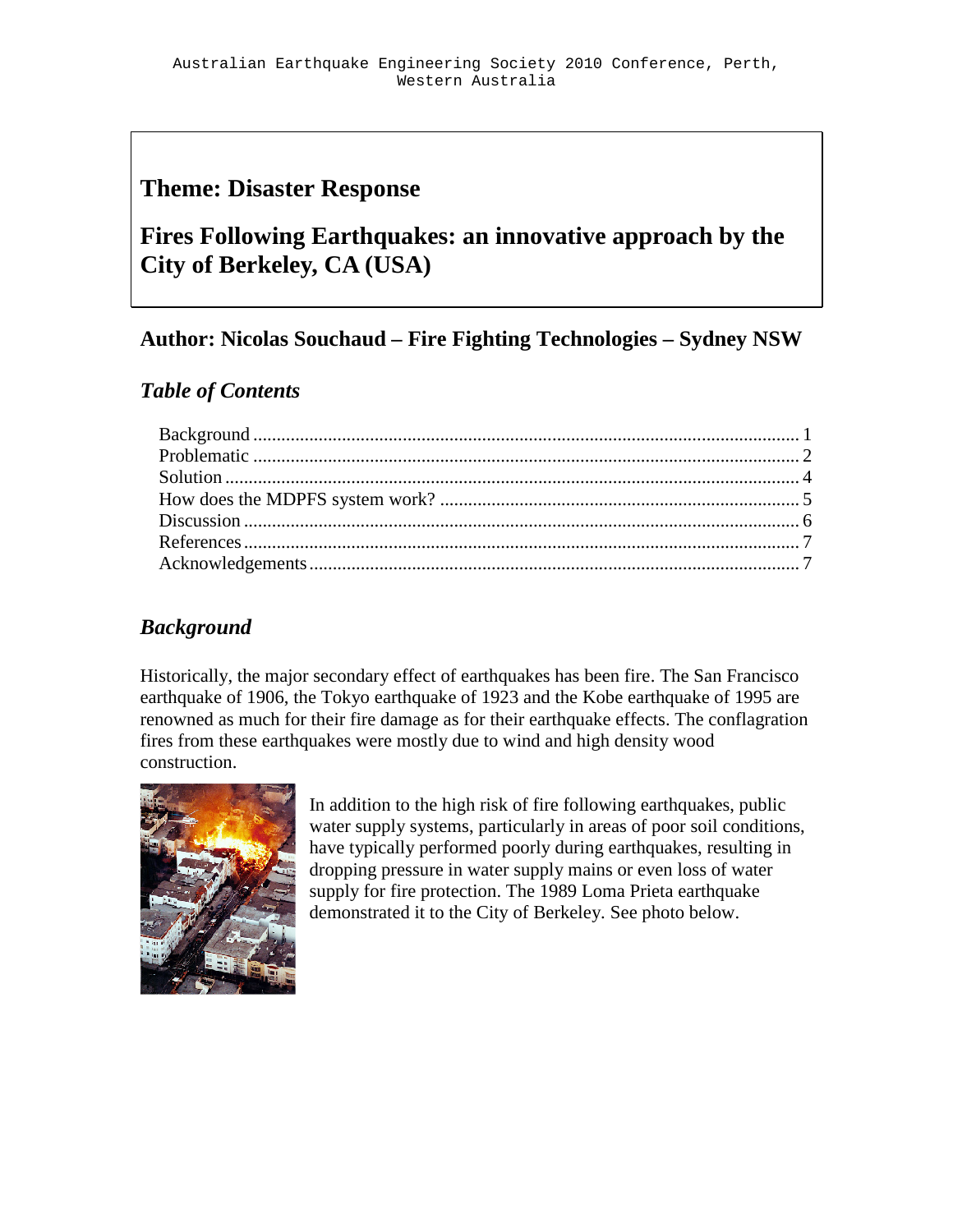## *Problematic*

Despite widespread efforts in the Bay of San Francisco basin over the last several decades to upgrade water supply systems, it is expected that water supply will be severely impacted by a large earthquake due to pipe breaks and tank failures.

Fire departments in many areas will have to resort to alternative open-water sources. However they will be handicapped in this since fire trucks need to carry hard suction hose for that task. Then relay pumping mobilizes a large amount of resources (fire trucks & personnel) as a truck is needed approximately every 200-250m to pump water over large distances.

A number of opportunities exist for mitigating this problem, including construction of a seismically reliable saltwater pumping system. Alternative water supply capability needs to be enhanced. Hard suction hoses should be carried on all fire trucks to access openwater sources. Above-ground large diameter hose systems should be implemented to avoid having to rely on relay pumping.



This picture illustrates the difference between traditional relay pumping using fire trucks and their crews and the use of a modern above-ground mobile super water supply system (also known as High Volume Pumps or HVP).

Following an earthquake event, the problem will always be the water supply, in terms of access, time & distance as well as manpower required.

To respond to such a shortfall, following the 1989 Loma Prieta earthquake, in 1992, the City of Berkeley considered, under Measure G, the idea of a new fixed underground saltwater pump and pipe system.

The Measure G project included information about the predicted number of fires that might occur after a magnitude 7 earthquake on the Hayward Fault and how much water might be required to control those fires. Whilst it wasn't expected that all zones of the existing East Bay Municipal Utility District (EBMUD) water system will fail at once,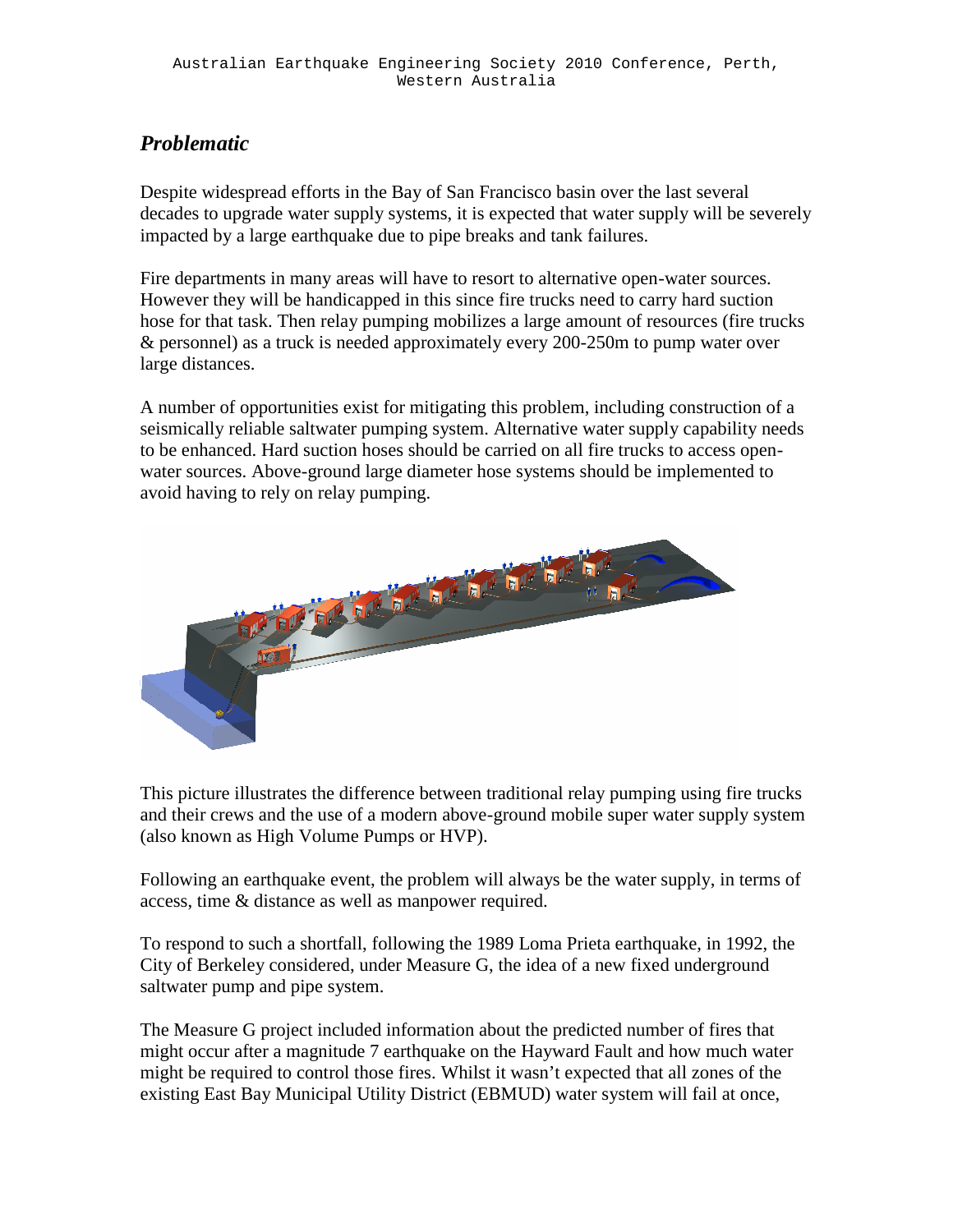there is a real possibility of some zones not having water or reduced flow, thus hampering fire fighting activities. It is interesting to note that the maximum projected number of fires was 26 fires with a fire water flow demand of 288,000 litres per minute.

Eventually the idea of a new fixed underground saltwater pump and pipe system was found not to meet fire fighting needs in terms of coverage. Furthermore it was not affordable and was opposed by communities that would be impacted by the construction.

The basic reason the idea of a hard pipe underground supply system was abandoned is that, in 1998, the \$30 million of bond money ear-marked for the project could only buy a water system pipe layout a third of what had been envisioned in 1994 and therefore provided minimal coverage of the city. See below.

Planned water system pipe layout

1994 (original) 1998 (revised)





The original layout envisioned in 1994 was to have two pump stations near the bay front that could move salt water in amounts of 75,000 L/min to cover roughly 6 square miles of Berkeley from the bay to the 60m elevation. This was to be a looped, hence redundant, water system supplying three main corridors from the bay to the foot of the hills (West to East) and being interconnected at the bay and the 60m elevation (North to South) covering the main industrial and commercial areas of Berkeley. Included in the area is a majority of the housing for Berkeley. The hill area of Berkeley while containing a major university (UC Berkeley) and research facility (Lawrence Berkeley National Lab) and about 10,000 residences was not directly covered by the system but would still have benefitted to some degree from the system.

When all the engineering had been done, the system presented in 1998 included a single pump station and single line of pipe through the center of the city (hence no redundancy)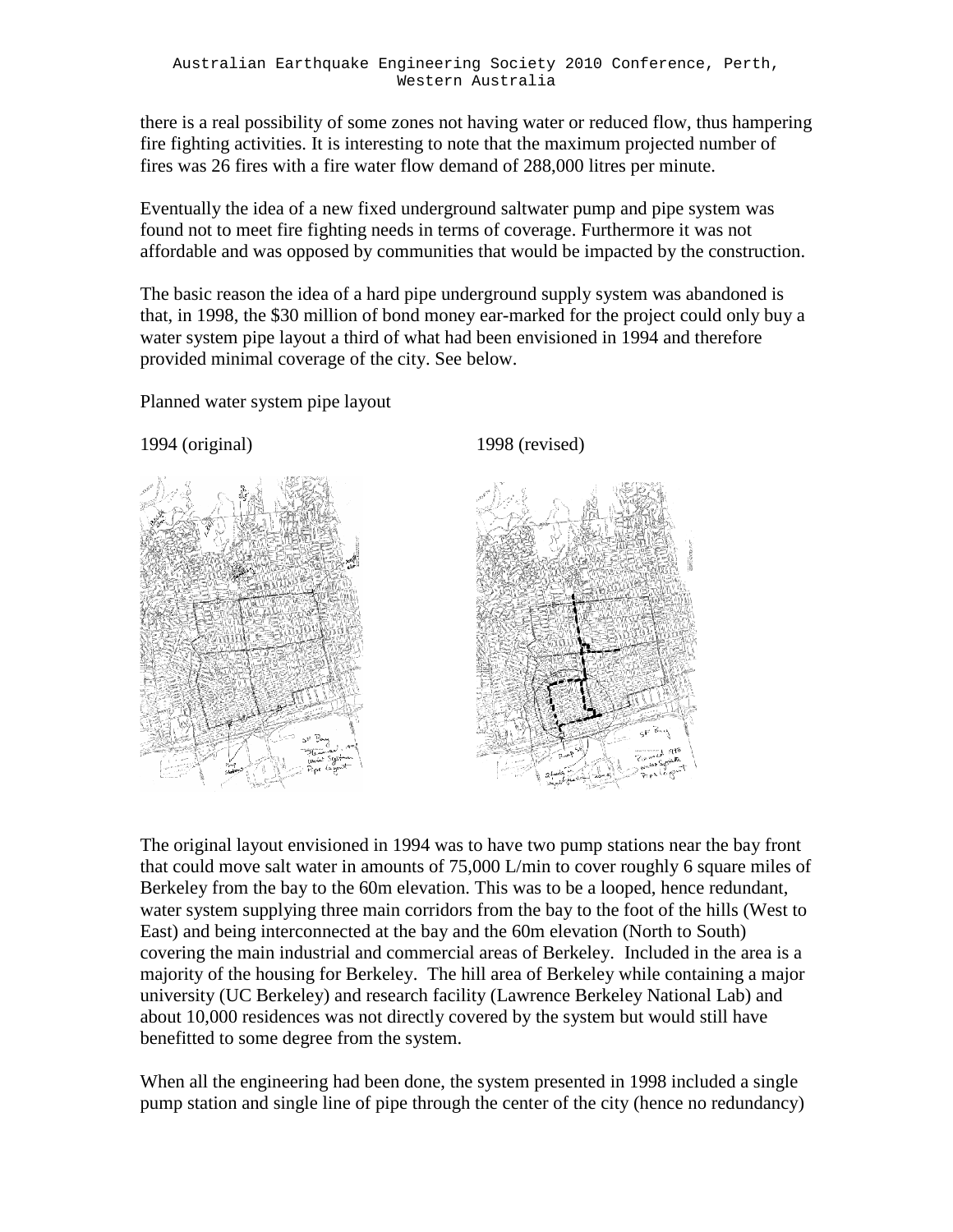delivering the same amount of water  $(75,000 \text{ L/min})$  at the 60m elevation. However there was serious doubt about the \$30 million being enough to actually build the system. In addition the single pipe line provided minimal coverage of the city and the fire department's equipment at the time could branch off for a distance of maybe 600m from the line. Therefore coverage was about 1 square mile.

An additional problem that has developed since the inception of this project is the reduction in the EBMUD water system capacity, which was done to maintain water quality. The need to maintain water quality and preservation of supply are in conflict with the flow needed to suppress fires.

#### *Solution*

Measure G did not allow for purchase of mobile equipment but only for capital facilities (e.g. seismic retrofit and construction of public safety facilities, police, fire and emergency operations).

In 2000, the voters approved Measure Q, thus providing funding for a Mobile Disaster Fire Protection System (MDFPS) in lieu of the 1992 Measure G considered for a new fixed underground saltwater pump and hard pipe system.

The need for a MDFPS is based on the predicted failure in areas of the existing EBMUD system that provides water for fire fighting after a major earthquake.

In 2002, the original Request For Proposal (RFP) for the mobile water system was issued and included: pumps, hose, delivery & recovery of hose, connections and vehicles. A revised RFP was issued in 2005.

The proposals were evaluated at three levels:

- by the City of Berkeley Fire Department,
- by a team of representatives from the Fire, Police and Public Works Departments of the City and an experienced seismic engineer and
- by an outside engineering firm that did a peer review of the City review process.

The performance criteria of the MDFPS used were as follows:

- operational safety and regulatory compliance
- deployment efficiency and range of use
- operation characteristics
- flow capacity and discharge pressure (for pumps)
- marketplace history and existing unit reliability
- total cost

On May 8, 2007 the City of Berkeley Council approved spending of \$4.7million in bonds to implement its mitigation project and acquire its MDFPS from Dutch company HYTRANS.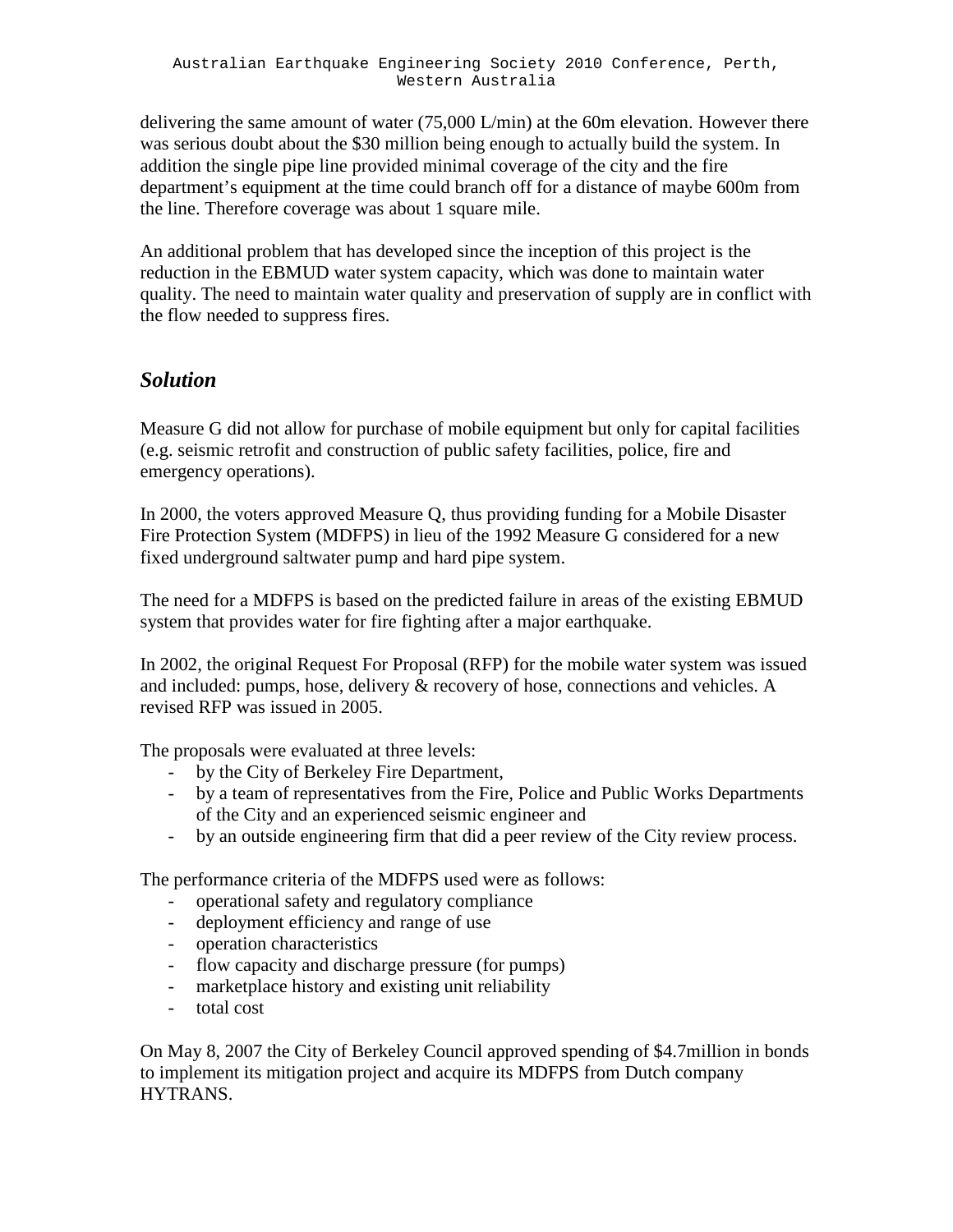Providing coverage even to the hill area of Berkeley, the MDFPS actually provides coverage to a greater area of the city than the one envisioned in 1994.

The City of Berkeley is of course aware that a system like its MDFPS can be of greater use, not only for fires following earthquakes, but also for peri-urban bushfires, flood response and even large industrial fires.

#### *How does the MDPFS system work?*

… or how does this water move 9 kilometres away and 150 metres uphill from the San Francisco Bay?

After considering alternatives, the city focused on a rapidly deployable, mobile system of floating hydraulically-driven pumps and long lengths of flexible lay-flat large diameter hose (LDH) thus drastically reducing loss to friction.

The City of Berkeley's MDFPS uses Large Diameter Hoses and High Volume Pumps. This technology provides a less expensive and more mobile system with better coverage to the entire city, is scalable for various situations, and provides more fire fighting options. This system can pump saltwater from any of the available sources such as ocean, bay or Aquatic Park, in addition to other fresh water sources like lakes and reservoirs.

The City of Berkeley has established that a standard deployment team is five personnel. Using two trucks a team will pick and deploy a pump using 3 people to set it up and then operate it. In the meantime, two of the pump setup group will start deploying hose and deliver traffic control devices along the planned route.

A diesel engine power pack drives the submersible hydraulic pump, which pushes water through the hose. Using a submersible pump eliminates the height limitation and capacity losses traditionally associated with the drafting operation, i.e. when sucking water up a hard-suction hose.

Furthermore the submersible pump is linked to its powerpack by means of 60m long hydraulic hoses allowing access to any open-water sources within 60m from the powerpack. There is no more need to have heavy equipment stand very close to the water.

Another innovation comes from the ability to use, rapidly deploy and recover LDH, which, at 5kg per linear meter, with 25kg coupling, are to heavy and bulky to be manhandled. Deploying the hose is as simple as letting it drop at 35km/h from the back of a truck. The recovery has been mechanized. The Hose Recovery Unit is capable of recovering 1km of LDH with only three persons in 45min. No hoses have to be uncoupled and no heavy manual lifting is required anymore.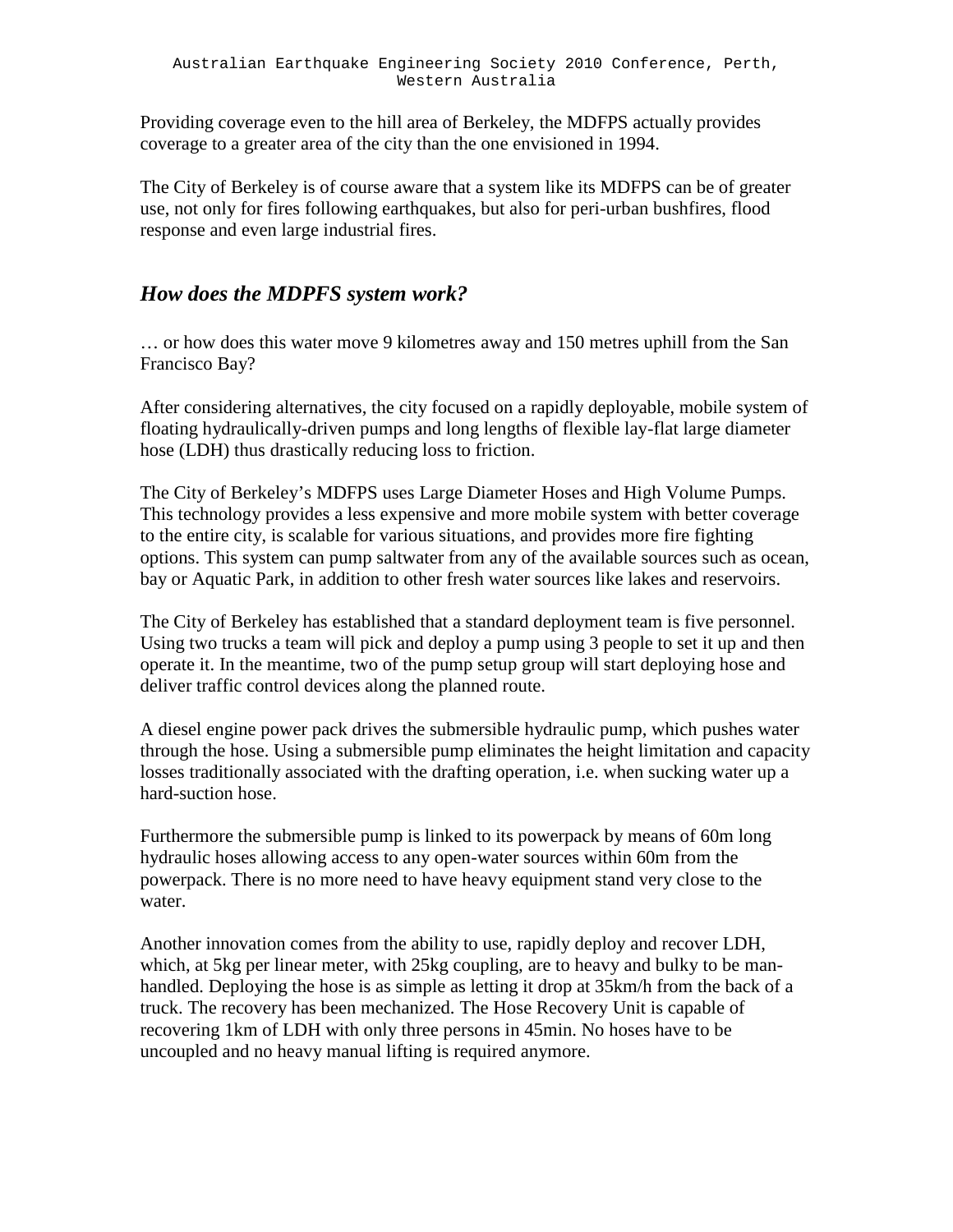

Illustrations of the HydroSub900 unit with its 2 submersible pumps and powerpack and of the Hose Recovery Unit in action.

## *Discussion*

The September 4 2010 Christchurch earthquake has demonstrated once again that utility services will be greatly impacted by a Magnitude 7+ earthquake. Fortunately, whilst the New Zealand Fire Service (NZFS) received more than 4000 calls for assistance, they didn't record many fires. They intervened on a lot of small ones and a couple of big ones but there was no conflagration. NZFS estimates that this is because there is little street gas in Christchurch. Dwellings mostly use portable gas cylinders. As a consequence the September 4 Christchurch earthquake didn't tax the fire service in terms of water.

Whilst Australia sits in the middle of the Australian tectonic plate making its capital cities less earthquake-prone than neighbouring New Zealand's; our country is not immune as the 1989 Newcastle earthquake reminds us.

Considering that the standard response tool of Australian Fire Agencies is the fire truck and that beyond the pump on-board those trucks, no enhanced pumping capability exists in the country, it may be worthwhile acquiring a national enhanced pumping capability like the City of Berkeley's.